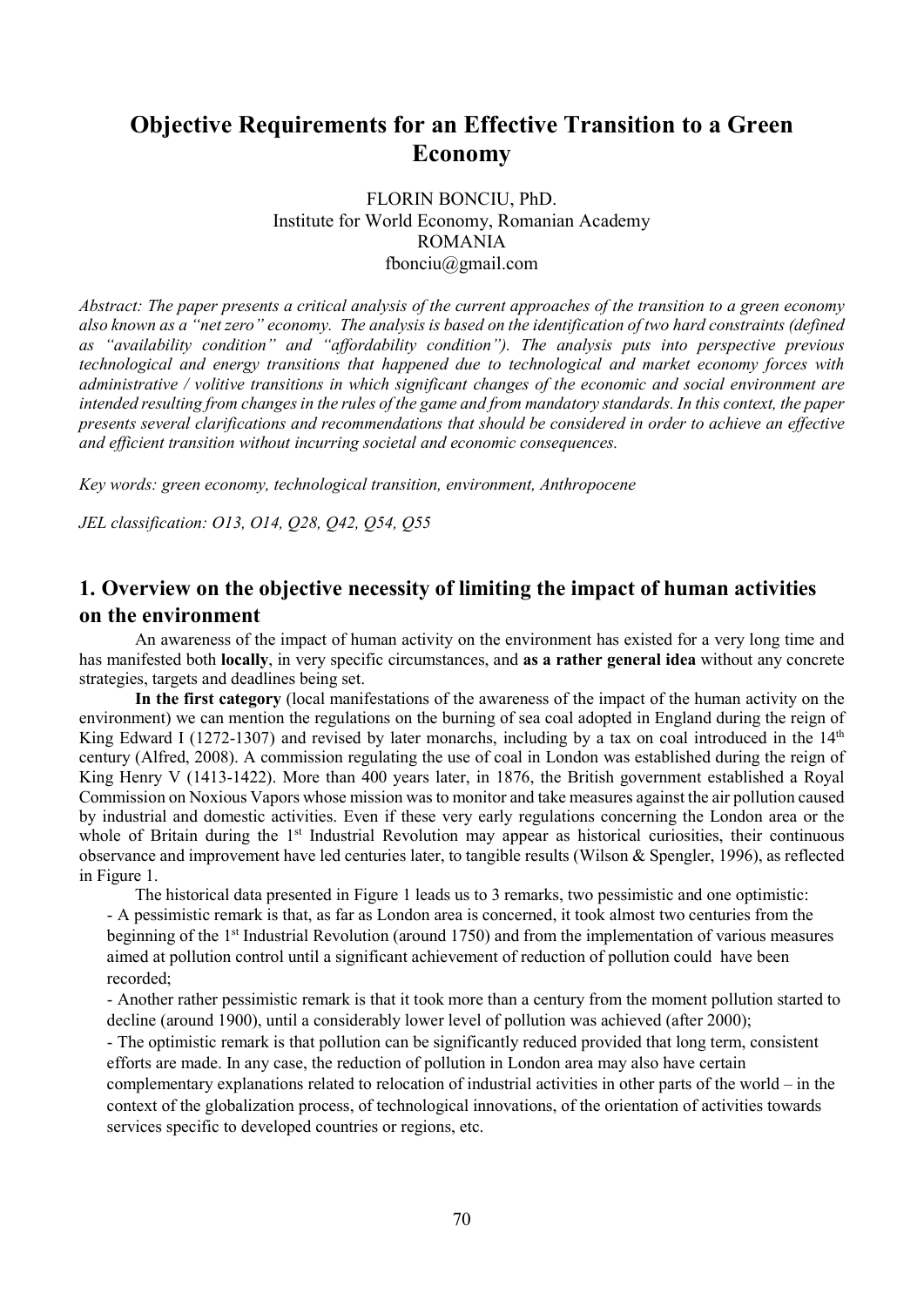

Figure 1. Air pollution in London 1700–2016, micrograms per cubic meter

Source: Our World in Data, based on Fouquet, R., 2011: Long run trends in energy-related external costs, in volume Ecological economics, Elsevier, Volume 70, Issue 12, 15 October 2011

In our opinion, this case study is relevant because London is a large metropolitan area comprising 9.541 million inhabitants (as of 2022), as well as the capital of the country where the  $1<sup>st</sup>$  Industrial Revolution started almost 250 years ago. At the same time, there are obvious limits in the attempt to extrapolate London's experiences and achievements in pollution control, because in its case we are talking about a large city with a coherent management, while if we analyzed a country as a whole, not to mention a continent or the entire Earth, it is much more difficult to secure a coherent and consistent management, especially over a long period of time. Speaking about large geographical regions, about continents or about the Earth as a whole, an important observation is that there are and there always have been important discrepancies in terms of development between regions of the same country, between countries and continents. Therefore, the availability of coherent management, knowledge, human skills, technologies and financial resources is very different and any single solution regarding the transition to a green economy may be difficult or even impossible to implement in a successful way during a given time interval.

In the second category (a general and diffuse awareness regarding the impact of the human activity on the environment) one can first of all mention, from a chronological point of view, the reactions to illnesses that affected the cities of the Middle Ages because of the improper sanitation and waste disposal, particularly of biological waste (Castelow, 2019). In today's terms we could speak about biological pollution even if during those times the concept of pollution had not been invented yet.

Later on, reactions to environment pollution became more visible in relation to the consequences of economic activities, for example because of the large-scale use of coal during the 1<sup>st</sup> Industrial Revolution and after the beginning of the 20<sup>th</sup> century because of the large-scale use of internal combustion engines (Kiger, 2021). During this historical period (the late 1700s to about 1918) such reactions had been mostly related to local situations and very few people tried to look at the effects of the human activity at a global scale. The approach was rather based on the idea that while dangerous environmental and health-related concerns were likely to emerge at a local level due to the impact of human activities on the environment, the Earth as a planet was large enough to cope with the polluting results of human activities.

The much larger scale of the human activities undertaken after World War II, particularly in the context of globalization, made people aware of the impact of human activities on the environment, and especially on climate. Anyway, it took many decades until the concept of the "Anthropocene", a new geological era in which human activity modifies and determines the characteristics of the environment became widely accepted within the scientific world (Carrington, 2016), even if it was only validated officially in 2022 by the International Commission on Stratigraphy (Subcommission on Quaternary Stratigraphy, 2019).

If we look at the relation between economy at a global scale (human activities) and the environment, a fundamental difference appears between the period that starts with the pre-industrial era and concludes after of the World War II and after the period when globalization manifested itself most visibly (approximatively between  $1980-2010$  – Figure 2.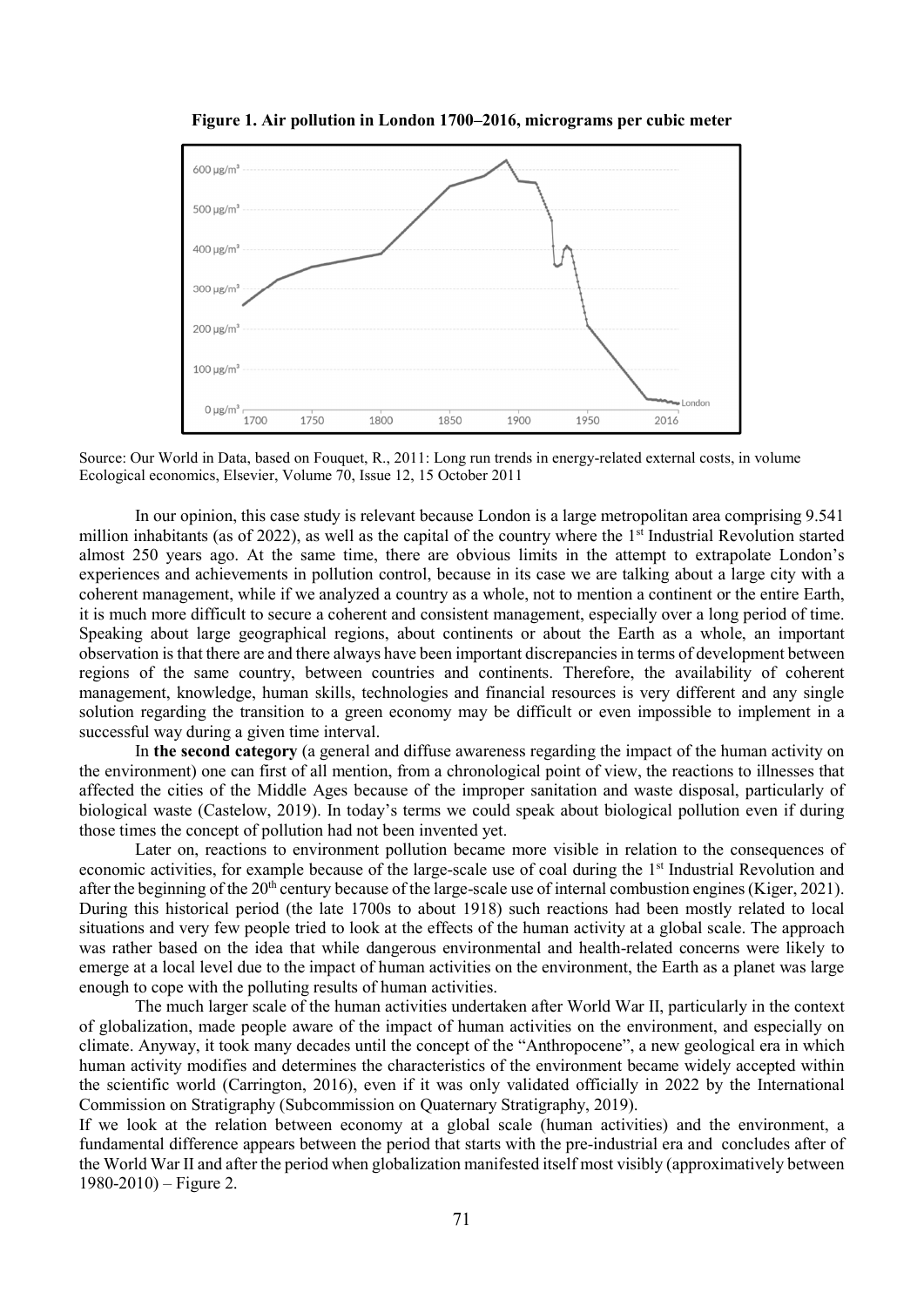Figure 2. Relation between human economic activities and the biosphere during the pre-industrial period and during the globalization period



Source: Adapted from Global Footprint Network – Annual Report 2012, p. 21.

We can speak about a global awareness of the effects of human activities on the environment after the 1992 United Nations Framework Convention on Climate Change (UNFCCC) which recognized the existence of the global warming phenomenon and of the human responsibility for it. Several updates and extensions of the initial decisions were adopted in the following years, most notably: the Kyoto Protocol (1997) and the Paris Climate Agreement (2015) which replaced the Kyoto Protocol starting with 2016.

There are several differences between the two international agreements, but the following are significant in that they reflect the changes in the awareness of climate change and of human responsibility (Benduski, 2020):

- The Kyoto Protocol sought a reduction of greenhouse emissions by 5.2% below the 1990 levels, while the Paris Agreement aims at a limitation of global temperature increase to 2 degrees Celsius above preindustrial era, with a more ambitious target of limiting the increase to only 1.5 degrees Celsius;

- The Kyoto Protocol referred to developed countries as being responsible for the reduction of emissions while developing countries were not targeted. It must also be mentioned that the US, a large source of emissions, did not ratify the Kyoto Protocol;

- The Paris Agreement provided obligations for all countries, developed and developing alike, irrespective of their responsibilities for past emissions;

- The Kyoto Protocol referred to 6 gases contributing to climate change, while the Paris Agreement refers to all gases influencing climate change;

- The timeframe for the Kyoto Protocol, which entered into force in February 2005 for the countries that ratified it, was shorter as its targets were supposed to be met by 2012, while the Paris Agreement, that entered into force in November 2016, has a longer perspective, i.e. 2025-2030.

#### 2. Objective requirements for an effective transition to a green economy

We emphasize in this paper that it is necessary for certain requirements to be met in order to achieve an effective transition to a green economy. The objective nature of these requirements results from the fact that any large-scale transition from one type of economic and social organization of the human society to another should meet 2 conditions, regardless of the level of development, of the political system, of the spiritual beliefs or of any other parameters describing the societies where such transitions are attempted:

- The access to energy and essential raw materials must be secured at all times (the availability condition);

- The prices for various forms of energy and essential raw materials should be affordable for the vast majority of population and for the economy (the affordability condition).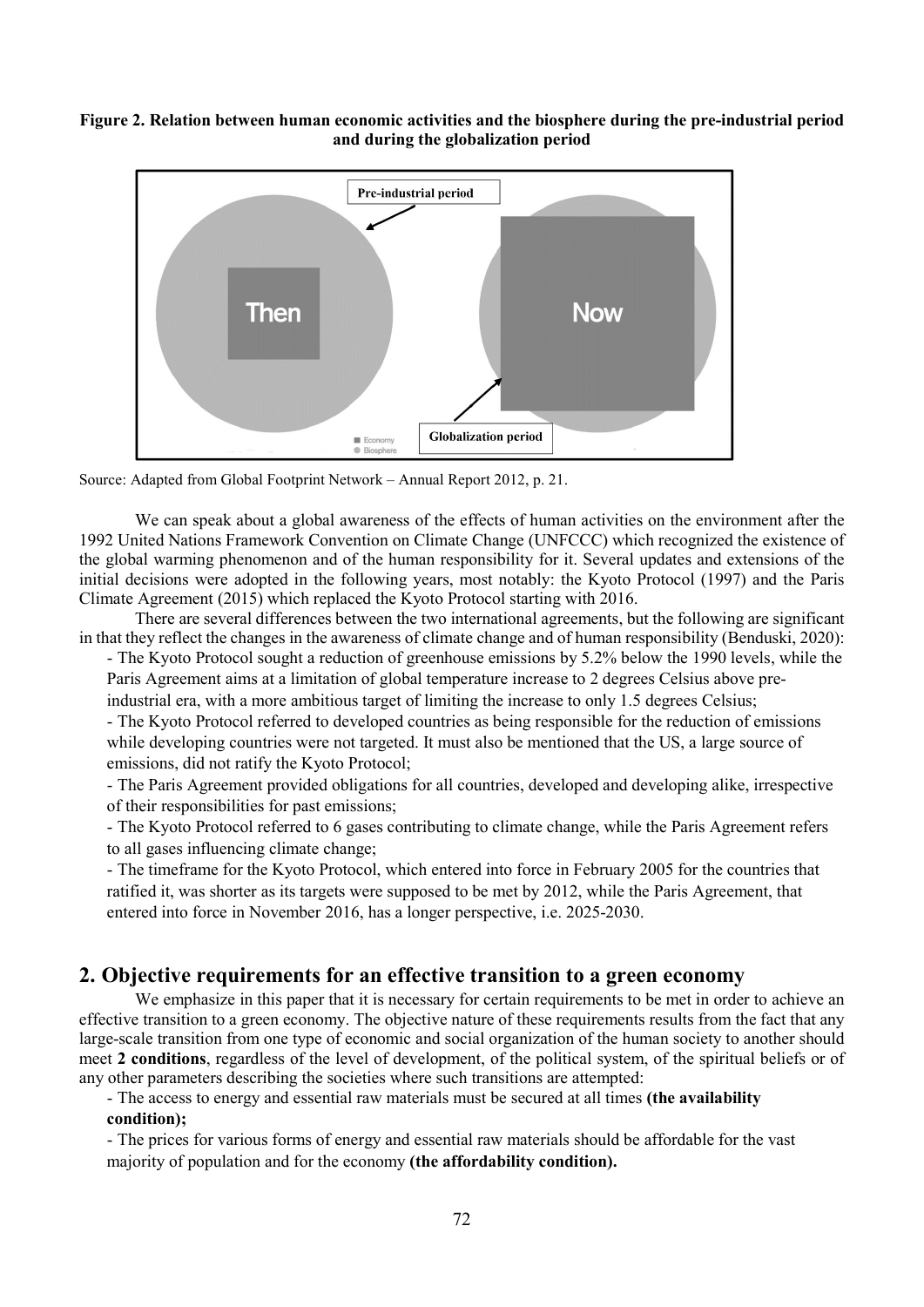A failure in meeting one, if not both of these two conditions would lead not only to not achieving the proposed transition but also to social unrest, political changes, disruptions of economic activities and even wars for food, water and energy.

In order to fulfill the **availability condition**, human societies and their decision-makers seeking to make the transition to a green economy should pay attention to a very important requirement that refers to technological capabilities. This requirement related to technological capabilities should answer the following questions:

- Are there any feasible and mature technologies that can replace the existing ones which pollute the environment and generate climate change?

- How long does it take for these technologies to reach the maturity and stability required to make them feasible for large scale deployment?

- How long does it take to fully replace, at a global scale, the existing polluting technologies with new ones that are much less polluting or not at all?

- What is the cost of this large-scale deployment of non-polluting technologies and who is paying this cost?

- What happens during the transition period from the existing economic and social framework to the new one which defines the green economy?

Essentially, we could say that the technological capabilities of economies and of humankind as a whole are fundamental for starting and implementing the transition to a green economy. These technological capabilities are determinant for:

- What can be done?

- How long does it take to be done?

- Who can do the transition?

- How can transition itself be designed in a way as that ensures the continuity of economic and social activities?

The above statements can be illustrated by the fact that we can all agree to stop polluting the environment, we can all agree that electric cars are environment friendly, but our wishes do not transform by themselves into reality if we can non produce enough electrical cars, we do not have financial means to buy them, we do not have enough electricity and supply networks to charge the batteries, etc.

The fact that a city or a region can implement the transition to electric cars does not imply that the entire humankind can do so, and hence the problems related to:

- a fair transition (affordability of the transition for all);

- a comprehensive transition (transition for all humankind or at least for the vast majority of it);

- an immediate or short term transition (transition over a short period of time), etc.

From the perspective of the **accessibility condition**, the following questions must be answered before any serious attempt at an effective and efficient transition to a green economy:

- What happens with the countries / regions / populations that do not possess the technologies, the skilled labor force and the financial resources to replace the existing technologies with new ones?

- Is it possible to conceive a fair transition that will not leave any category of companies, of entrepreneurs or persons, age groups, minorities or any other social categories behind? A fair transition should be attempted within the countries, but also among the countries, whether developed or developing.

- Is it possible to avoid unfair advantages for the early adopters or for financially potent countries, companies or individuals who are able to make the transition, compared to countries, companies or

individuals who are willing but are not able to do so?

In order to find valuable and pragmatic answers to at least part of these questions we can look at previous technological transitions which had a rather natural evolution, meaning they were not imposed or accelerated in any way by administrative methods. Fortunately, such examples are available in the recent periods, i.e. in the 32 years that passed since 1990. During this time important transitions took place in many parts of the world in a natural way:

- From fixed telephony to mobile telephony and then from simple cellular phones to smartphones;

- From telex and telegram to fax machines and then to the internet;
- From black and white to color TV and then to high-definition TV (4K, 8 K, etc.);
- From TV reception based on radio waves and antennas to cable TV and internet based TV;
- From film based cameras to digital cameras and then to smartphone cameras;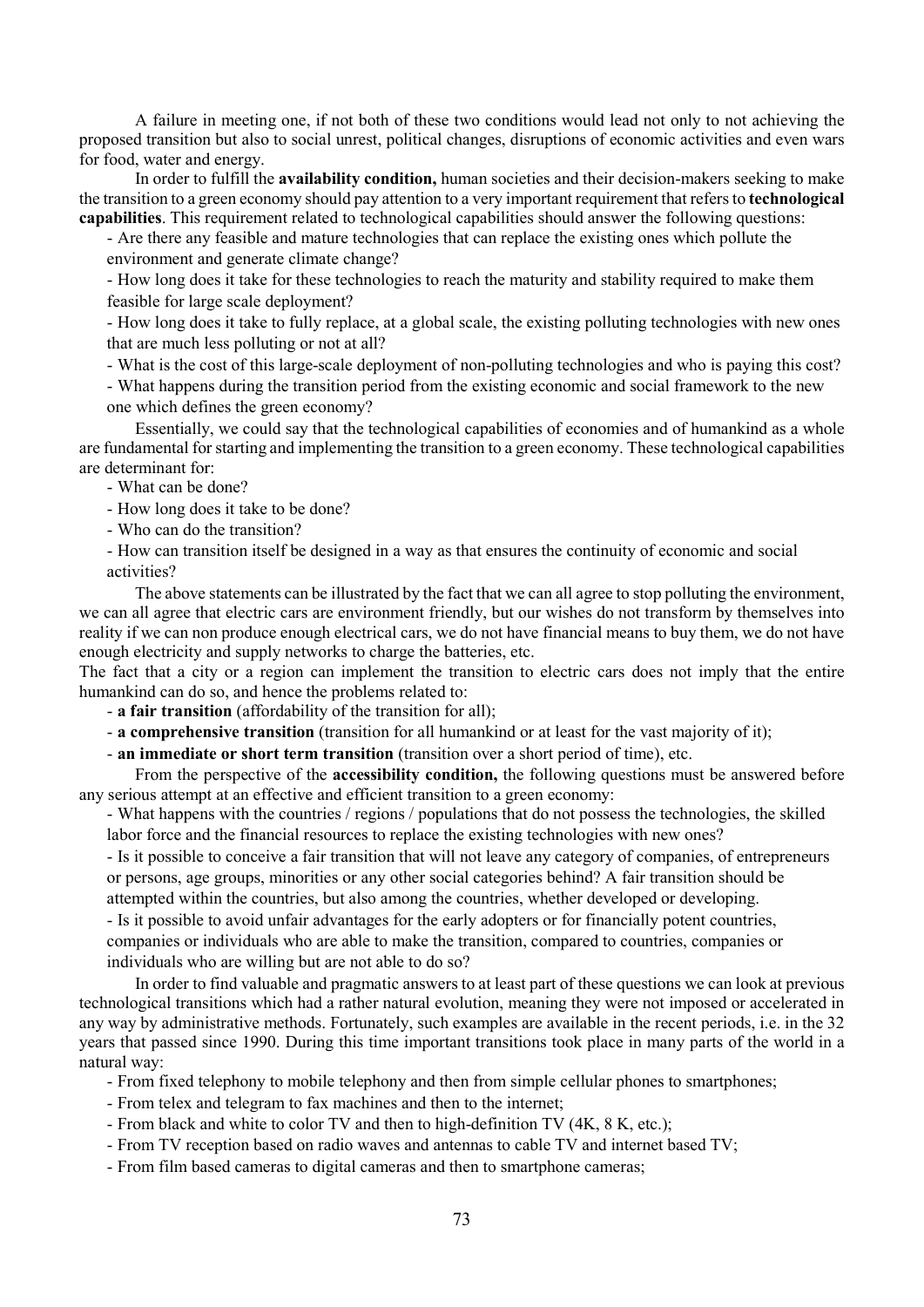- From mainframe computers to PC, notebooks and laptops, tablets, etc.;

- From maps and radio communication for navigation to GPS;
- From local computing and storage to cloud computing and storage.

The examples are much more numerous, but most people have experienced these technological transitions in a personal way and still have vivid recollections of the "before" and "after" situations. It is true that some countries moved faster than others in these transitions and some of the technologies were available sooner in developed countries (some of these technologies were available even before 1990 such as color television or cable TV). But the world economy and humankind as a whole made these transitions after 1990 in a natural way and without any significant disruptions.

More related to the transition to a green economy are the energy transitions of the past 250 years (Bhutada, 2022):

- Before the beginning of the 1<sup>st</sup> Industrial Revolution people relied on biomass (wood and other combustible materials of resulting from agricultural activities) for domestic and economic activities and to a lesser extent on energy from the wind and water. The share of biomass in the global energy mix varied from about 98.3 in 1800 to 6.7% in 2020.

- The first significant energy transition was the transition to coal that took place after the beginning of the 1st Industrial Revolution and which marked a substantial increase of industrial output and of transports. The share of coal in the global energy mix increased from 1.7% in 1800 to a maximum of 54.4% in 1920 and declined afterwards to about 22.5% in 2020.

- The second significant energy transition took quite a long time (approximatively between 1859 and the early 1960s) and was characterized by a gradual increase of the use of oil and gas that were more and more involved in various industrial processes, in transports of all sorts (by land, sea, air, etc.) and in the generation of electricity and heat. What is remarkable is the fact that coal continues to be in 2022 the energy source used for generating about 33% of world electricity. The use of oil in the global energy mix was of 19.1% in 1950 while the use of natural gas was of 7.3% in the same year. These percentages have increased to 35.1% for oil in 2000 and 19.7% for natural gas.

- The third significant energy transition started after 2000 but the changes are not impressive. Between 2000 and 2020, the share of renewables in the global energy mix increased from 6.6% to 11.2%, fossil fuels actually increased from 77.3% to 78%, while nuclear energy declined from 5.9% to 4%.

From the above examples results that by technological transitions or energy transitions achieved in a natural way we have in view a transition characterized by:

- The emergence of new technologies that are made available gradually on an increasingly larger scale;

- Initially high prices that limit deployment, but on the medium term the new technologies enter the commoditization phase in which practically everybody (person or company) is able to afford them;

- New management techniques and forms of organization of companies and institutions are implemented in correlation with the deployment of new technologies, and what starts as a pioneering activity ends by becoming the norm. An important indicator of the large-scale adoption of new technologies is their implementation in public institutions and their transformation into commodities for the average persons.

As a result of these characteristics, the technological transitions that humankind experienced over the past 32 years as well as the energy transitions that happened since the 1<sup>st</sup> Industrial revolution were characterized by:

- A gradual implementation to avoid sudden disappearance of goods and services, jobs, international economic relations, etc.;

- Coexistence with previous technologies over reasonable periods of time;

- Affordable prices (at least in their later stages) to avoid certain socio-economic categories, regions or countries being left behind.

### 3. Natural versus administrative / volitive technological transitions

While the above-mentioned technological and energy transitions took place to a large extent without being in any way imposed by decision-makers, scientists or business circles, in case of the transition to a green economy the situation is different and differentiated by country or group of countries.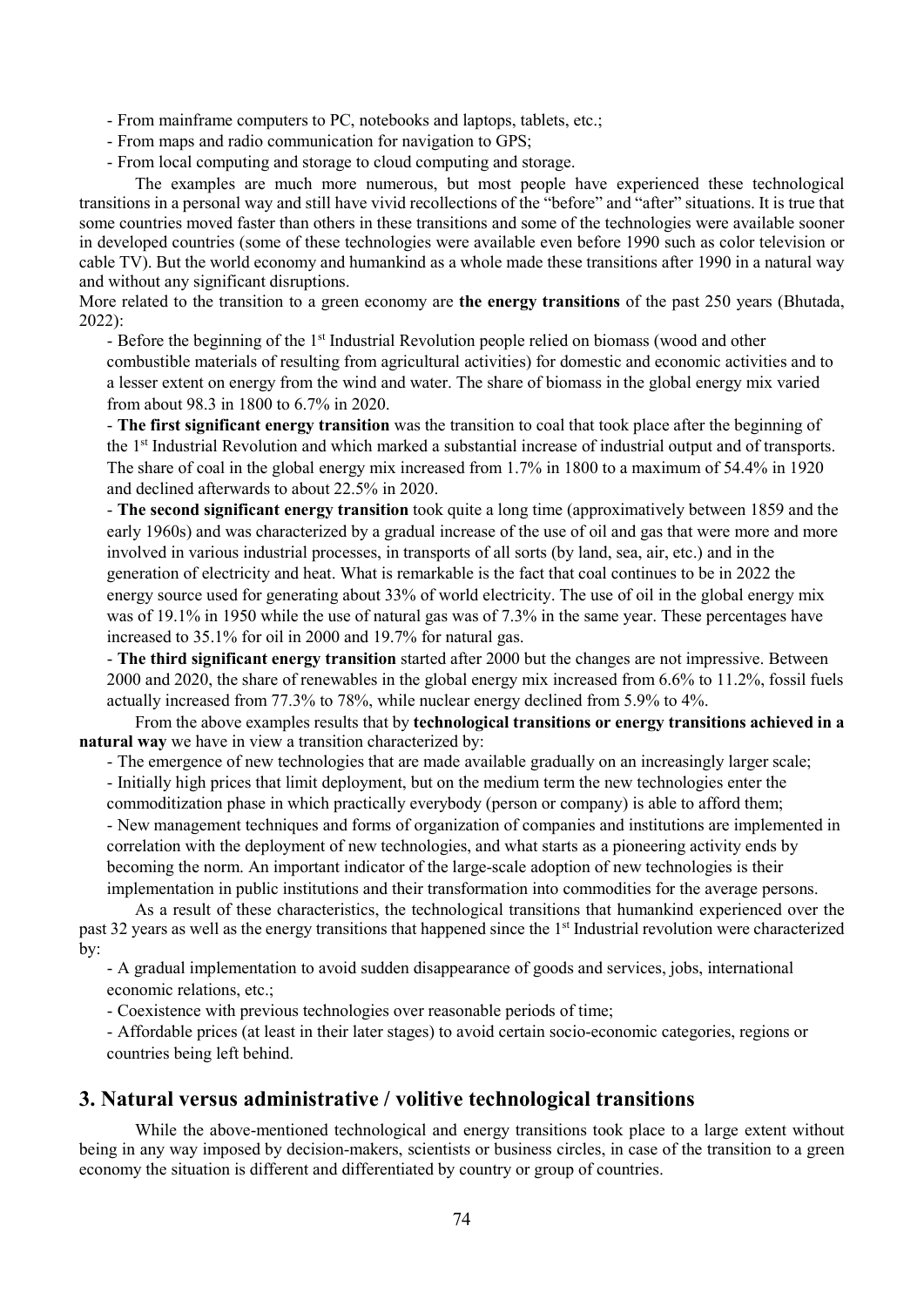In this second case, some countries and particularly the European Union (as an organization reuniting a group of countries) have decided by means of administrative methods (normative approach) to implement certain interrelated fundamental transitions in a short to medium term:

- from classical sources of energy to new sources of energy which are not available on a large scale and in the required quantities, are not feasible and available at all times and are not affordable in terms of price;

- from classical technologies to new technologies which (with some exceptions) are not mature and stable, are not available for deployment at a global scale, lack adequate infrastructure, are prohibitively expensive, etc.;

- from a comparative and competitive approach of the economy, which governed international economic relations since Adam Smith and David Ricardo to the present days, to an approach based on the responsibility for future generations and the future of planet Earth. The problem with this approach is that it does not guarantee the results (a net zero or green economy at a global level) but expresses good will and good wishes. At the same time, this approach is not accompanied by official statements of renunciation to market economy and capitalism.

Some comments and clarifications regarding these otherwise well intended transitions related to the establishment of a green economy are necessary:

- the vast majority, if not all people, fully agree that preserving the environment, minimizing the climate change and securing a sustainable existence of economies and societies represent timely, justified and ethical goals;

- the vast majority, if not all people, fully agree that climate change is real and its economic and social implications are so substantial that they should be avoided or at least diminished to the maximum extent possible;

- the contribution of scientists and engineers to the design of such transitions is fundamental. The decision to initiate the above-mentioned transitions is political, but their design and implementation are not. Public exhortations of politicians, NGOs or true believers may play a useful role, they are definitely necessary, but they are not essential in achieving the desired goals. Arbitrarily chosen dates such as 2030 or 2050 (just because the figures are rounded or because some forecasts have determined that by these dates certain points of no return in climate change will be reached) as well as annual targets determined by arithmetical operations (if we want zero emissions in 2050 how much do we have to cut each year) only give the impression of a plan. The point we want to raise here is that the decision to reduce the impact of the human activity on the environment in such a way that it may guarantee environmental neutrality is right. The design of the transition and particularly how to ensure the continued supply of energy and essential raw materials during the transition period represent technical challenges that can and should be solved by scientists and engineers.

- The decisions in favor of a transition towards a green economy also raise issues related to legitimacy and ethics. The vast majority of emissions that have polluted the Earth originates in the developed countries of today – Figure 3. At the same time, the transitions to new sources of energy and new technologies are costly and many developing countries (which are not responsible for today's pollution) cannot afford them. Under these circumstances, are the developed countries of today, which contributed to the largest extent to the pollution, in a position of legitimacy to request those which did not generated the largest part of pollution to implement technologies they cannot afford? Are they ready to provide to these developing countries the financial assistance required for implementing the transitions? The COP 26 that took place in Glasgow in October 2021 gave a negative answer to that.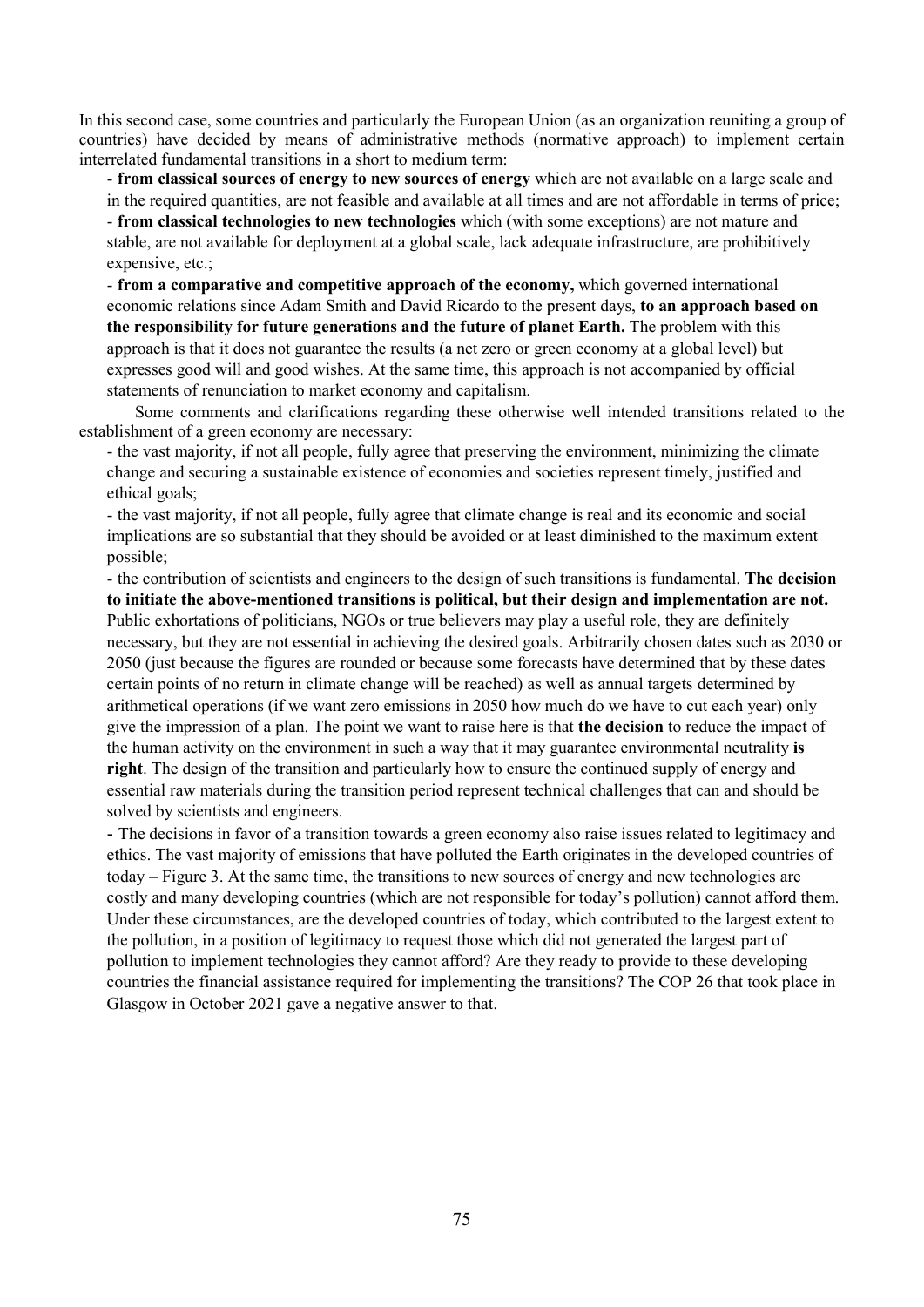

Figure 3. Cumulative CO2 emissions by region between 1750-2020

Source: Ritchie, H., Roser, M. (2020): "CO<sub>2</sub> and Greenhouse Gas Emissions". Published online at OurWorldInData.org. Retrieved from: 'https://ourworldindata.org/co2-and-other-greenhouse-gas-emissions'

### 4. Conclusions

The transition to a green economy is an **objective necessity** due to the impact of human activity on environment, particularly during the era when globalization reached its maturity, starting more or less after 1980. Most of the discussions related to the objective necessity of this transition are focused on various types of emissions that affect the atmosphere, the quality of breathing air, the ozone layer, etc. Even the targets adopted in the Paris Agreement or in official documents of the European Union are primarily focused on emissions. But emissions are just a component of the human impact on environment. Among other types of impacts one can mention:

- the massive deforestation which reduced the habitable land on the Earth's forested area from 57% 10,000 years ago to 52% by 1700, 48% by 1900, 44% by 1950 to 38% by 2018 (Wallach & Aboulazm, 2022);

- pollution with plastic waste currently estimated at 5 billion tons (Lim, 2021) and taking 1,000 years, on

average, to decompose is everywhere, from the Arctic Ocean (Friesen (von), Hartmann, Gabrielsen, & Rist, 2021) to human blood in the form of micro-plastics (Osborne, 2022):

- pollution of the land by means of waste, incineration of waste, chemical substances resulting from industrial processes, chemical fertilizers, buried chemicals, nuclear waste, etc.;

- pollution of water due to industrial and household activities: mining industry, including oil, pulp and paper, sewage, the use of fertilizers, dumping of garbage into water, etc. (Bradford, 2018).

The list above can be extended to include light pollution, noise pollution, electromagnetic pollution, etc. As a result, the impact of the human activity on the environment is so outstanding that the impossibility to continue on the same path as until now indefinitely is beyond doubt.

Discussions and debates in relation to the transition to a green economy start at the choices (how to achieve the transition) and time frames of the transition (how fast to implement and conclude the transition). The situation is further complicated by the fact that planet Earth is not a single entity with a global governance but a complex system of inter-related entities, with different levels of development, ranked in different positions within a multi-dimensional balance of power with different assets (technological, human and financial capabilities) and liabilities (responsibilities resulting from their historical contribution to the current state of environmental damage).

Therefore, the transition to a green economy is a topic of high priority due its importance and urgency but has a variable practical priority depending on the level of development of different countries.

Developed countries with considerable financial, technological, and human skills resources may attempt to adopt a tight time frame for the transition because they have the technologies required and can afford it financially.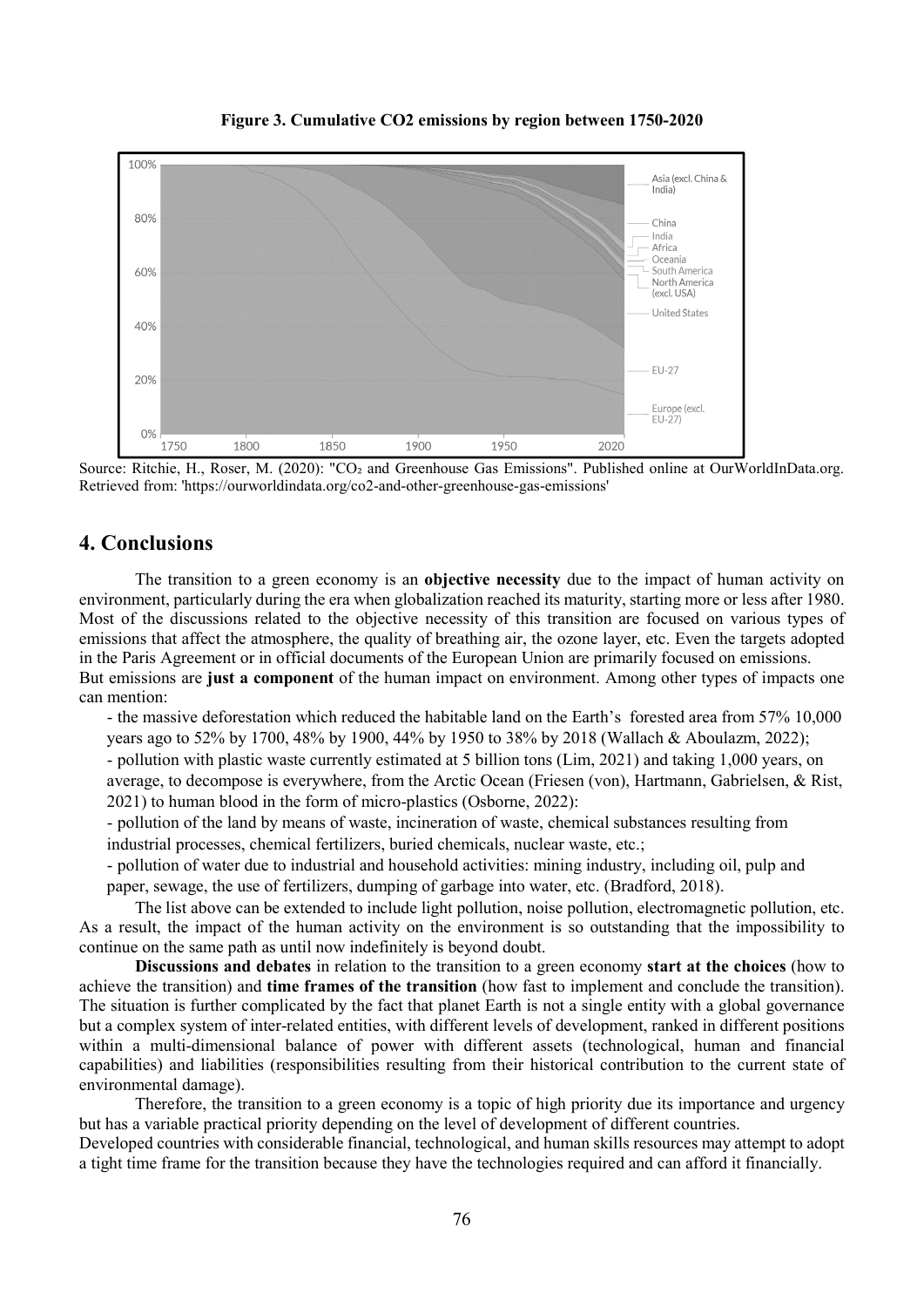Developing countries generally agree with the necessity to preserve the environment and to adopt the transition to a green economy, but they simply cannot afford it both from a technological and a financial point of view. Decision-makers from developing countries cannot convince their populations that they should stop their development which, in many cases, was prevented or delayed by the colonial systems because they pollute the environment.

The ethical approach that calls on the support of developed countries, in the form of financial aid, to help developing countries achieve the transition to a green economy has been proposed and failed, among other occasions at the Conference of the Parties to the UN Framework Convention on Climate Change (COP26), a summit that took place in Glasgow between 31 October and 13 November, 2021. The developed countries were supposed to provide developing countries with an annual 100 billion US dollars from 2020 on in order to facilitate the adoption of new technologies that reduce the impact on environment (United Nations Office for the Coordination of Humanitarian Affairs (OCHA), 2021). The size of the financial support necessary reflects, on the one hand, the magnitude of the difficulty of achieving the transition to a green economy for the developing countries and, on the other hand, the impossibility of achieving the transition for those that want it but do not have the means to do it.

In our view, an essential aspect in designing and implementing the transition to a green economy is the understanding of the magnitude of the process. In Figure 4 is represented the share of fossil fuels, nuclear and renewables in the global primary consumption of energy between 1965-2020. The period analyzed is of 35 years, while there are 28 years from 2022 to 2050. In Figure 4 we can see the inertia of global energy systems and the speed of change that characterized the previous decades: fossil fuels declined their share in global primary consumption of energy from 93.7% in 1965 to 83.14%, renewables increased their share from 6.6% to 12.55% while nuclear energy increased its share from 0.17% to 4.31%.

It is true that today new technologies are available and the world leaders are more determined than ever to adopt measures that will protect the environment and stabilize climate change. But can we imagine a switch of the shares between fossil fuels and renewables? That would imply a 7 times increase of the share of renewables (from 12% to 84%) and a 7 times decline of the fossil fuels (from 83% to 12%).





Source: Ritchie, H., Roser, M., (2022): Energy Mix, based on BP – Statistical Review of World Energy - 2021, published online at Our World in Data

Given the above question, in our opinion a lesson that can be learnt from the experiences provided by other technological and energy transitions that took place in a natural way is that of the applicability and feasibility of a best effort approach. In commercial services contracts there are two fundamental options: best effort and guaranteed services (McCabe, 2007). As their names show, the best effort services (which are not predictable or guaranteed) mean that the supplier is providing a service to the best of its abilities and technological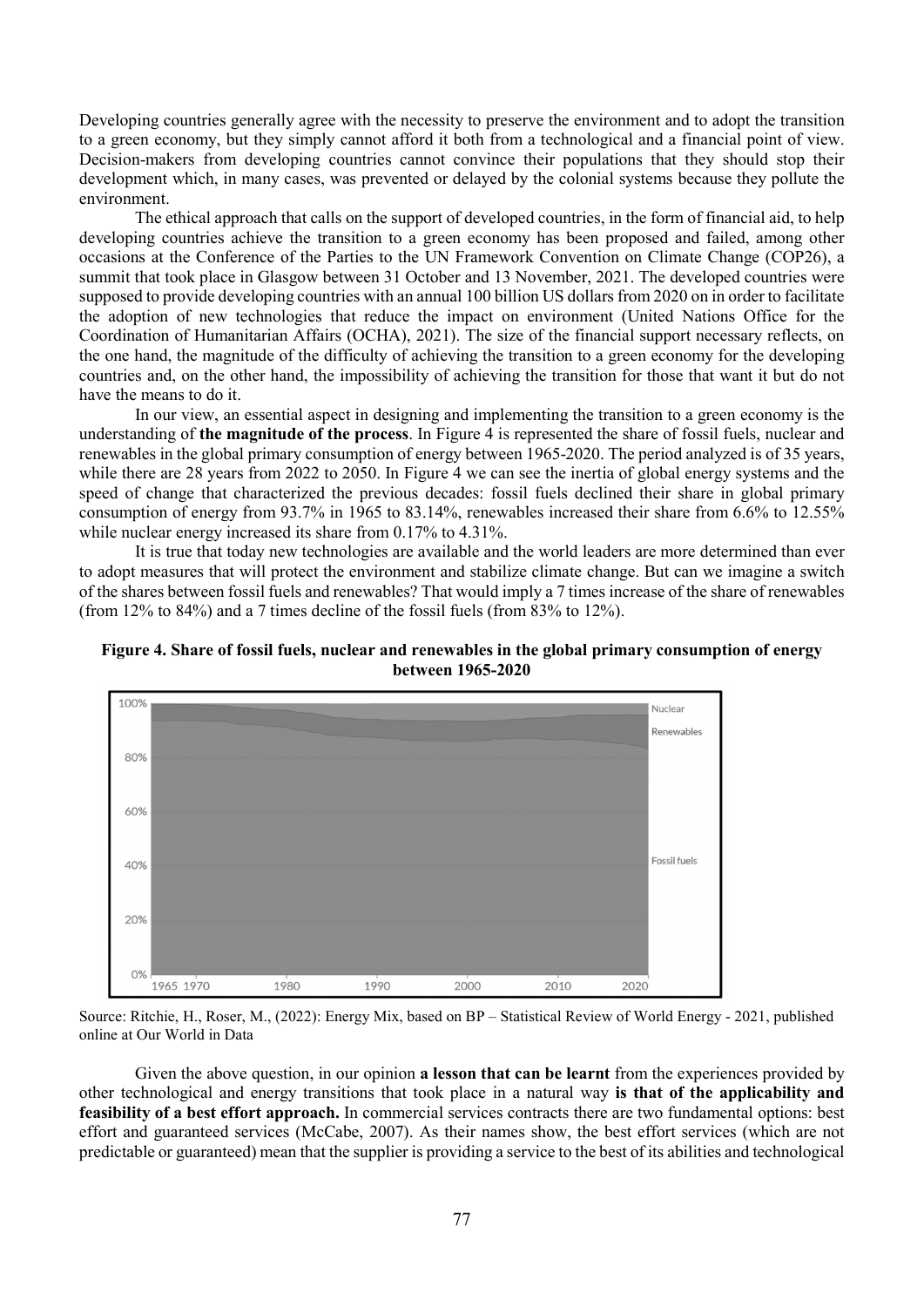capabilities, presuming it acts in total good faith. On the other hand, the guaranteed services imply that the provider guarantees to the client certain technical parameters of the service.

In the case of the transition to a green economy a best effort approach would mean that each country and organization will use all the knowledge, human experience and financial resources available in order to expedite the transition to a green economy as much as possible.

The annual progress achieved could be monitored by a transparent mechanism similar with that used by the United Nations Organization in case of Millennium Development Goals (2000 – 2015) and Sustainable Development Goals  $(2016 - 2030)$ . It goes without saying that the good faith of all participants is essential for the success of such an approach. This approach allows for a diversified public-private partnership and would allow for flexibility (with periods of faster and slower progress) and for diversity (letting all countries move at the best speed they are capable of).

At the same time, given the global scale of the transition to a green economy, we consider that the knowledge already available in relation to management of change processes should be used to the maximum extent possible. Maybe preparing a management of change strategy for the transition to a green economy will answer the sensitive question of replacing the Milton Friedman mantra (Friedman, 1970) that stated: "The social responsibility of business is to increase its profits", arguing that a company has no responsibility to society and people, with a more ethical and environment friendly belief.

After the beginning of the 1<sup>st</sup> Industrial Revolution, Western civilization took the lead of modernization and almost all elements that represent our current professional and personal life have been materialized in the last 150 years. One thing that is often forgotten is that, as Vaclav Smil pointed out: "We are a fossil fuel civilization" (Smil, 2017). Whatever is specific to our civilization (from fertilizers to electricity and from aviation to computers) is based primarily on the use of fossil fuels. For those who are not convinced, Figure 4 is a good place to start.

Energy transitions happened before but humankind had more time at its disposal. Will nuclear fusion manage in due time to provide the cheap infinite energy that will save civilization from extreme consequences of climate change? Will other technologies become available in order to reverse pollution and absorb emission from the atmosphere, and to concomitantly transform waste into raw materials? While we keep our hope for timely solutions provided by science and technology, we should approach the transition to a green economy with utmost seriousness, not forgetting for a moment that energy and essential raw materials should be available and affordable without discontinuities.

#### References:

- [1] Alfred, R. (2008, July 17). July 18, 1876: Royal Commissioners Wrinkle Their Noses. Retrieved from Wired: https://www.wired.com/2008/07/july-18-1876-royal-commissioners-wrinkle-their-noses-2/.
- [2] Benduski, M. (2020, December 09). Paris Agreement vs. Kyoto Protocol [Comparison Chart]. Retrieved from Care about Climate - International Climate Policy: https://www.careaboutclimate.org/blog/paris-agreement-vs-kyotoprotocol-comparison-chart.
- [3] Bhutada, G. (2022, April 07). The History of Energy Transitions. Retrieved from Elements Visual Capitalist: https://elements.visualcapitalist.com/the-history-of-energy-transitions/.
- [4] Bradford, A. (2018, February 28). Pollution Facts & Types of Pollution. Retrieved from Live Science: https://www.livescience.com/22728-pollution-facts.html.
- [5] Carrington, D. (2016, August 29). The Anthropocene epoch: scientists declare dawn of human-influenced age. Retrieved from The Guardian: https://www.theguardian.com/environment/2016/aug/29/declare-anthropocene-epochexperts-urge-geological-congress-human-impact-earth.
- [6] Castelow, E. (2019). Disease in the Middle Ages. Retrieved from Historic UK: https://www.historicuk.com/HistoryUK/HistoryofEngland/Disease-in-Medieval-England/.
- [7] Friedman, M. (1970, September 13). A Friedman Doctrine: the Social Responsibility of Business is to Increase Its Profits. Retrieved from The New York Times: https://www.nytimes.com/1970/09/13/archives/a-friedman-doctrinethe-social-responsibility-of-business-is-to.html.
- [8] Friesen (von), L. W., Hartmann, N. B., Gabrielsen, G. W., & Rist, S. (2021, August 12). A Message in a Bottle From the North Pole–How Plastic Pollutes the Arctic Ocean. Retrieved from Frontiers: https://kids.frontiersin.org/articles/10.3389/frym.2021.613577.
- [9] Kiger, P. J. (2021, November 09). 7 Negative Effects of the Industrial Revolution. Retrieved from History: https://www.history.com/news/industrial-revolution-negative-effects.
- [10]Lim, X. Z. (2021, May 04). Microplastics are everywhere but are they harmful? Retrieved from Nature: https://www.nature.com/articles/d41586-021-01143-3.